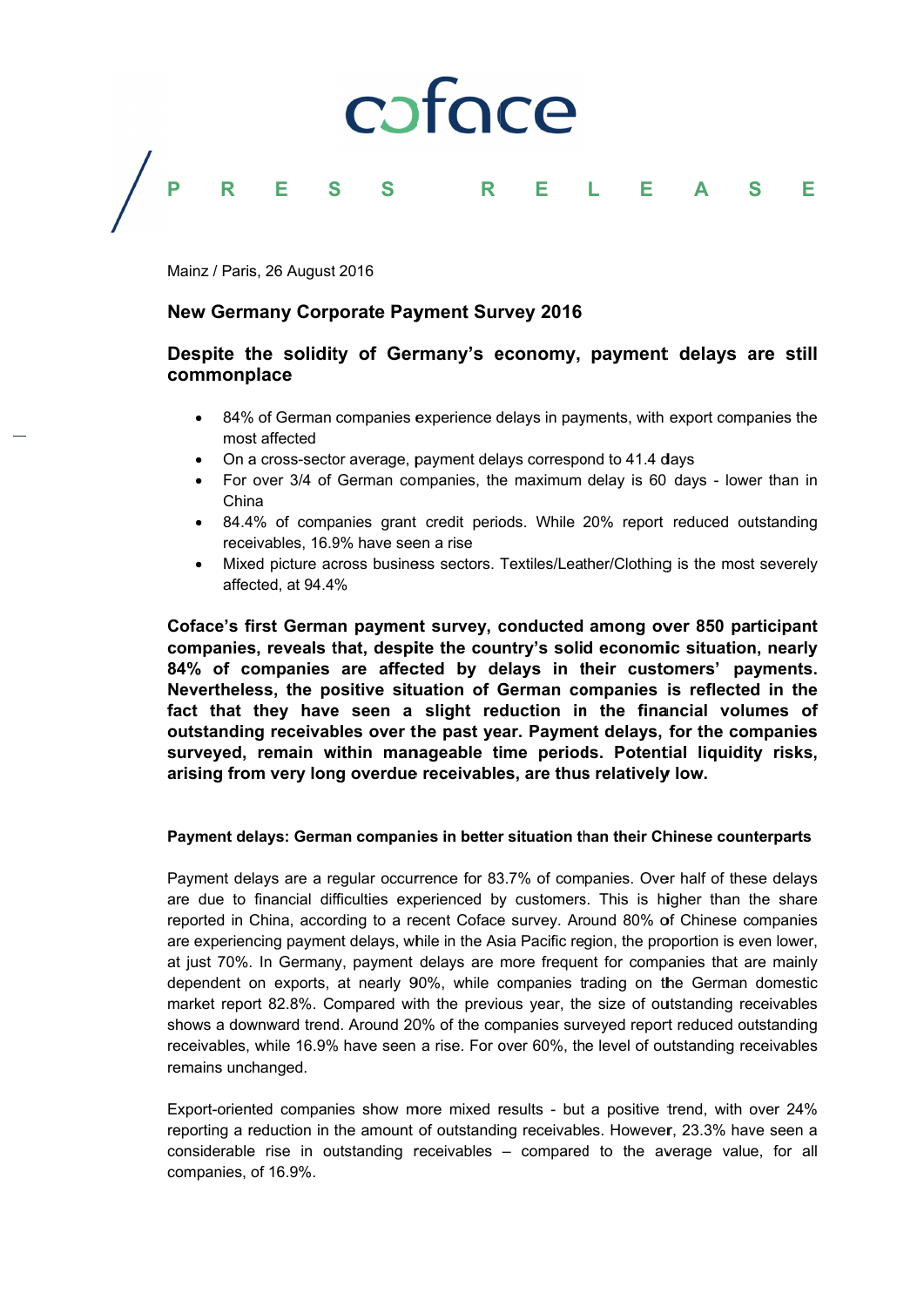#### coface P E R S S R S Е Е Е L Α

From a temporal perspective, payment delays remain within manageable limits. For over three quarters of German companies, the maximum length of payment delays is 60 days. Thus, the situation for German companies is clearly better than that of their Chinese counterparts. In the Coface Payment Survey for China, the share of payment delays of up to 60 days was 60%. while the proportion of payments of over 150 days amounted to 10%. This latter figure has almost doubled within the last vear, due to the cooling of economic growth in China. This 10% share of long overdues in China clearly exceeds the amount of 2.5% seen in Germany. German companies focussing on the domestic market report only 1.9% of long overdues. while export-oriented companies show a distinctly higher value, at 7%.

For German enterprises as a whole, the potential liquidity risks arising from outstanding receivables with delays of six months or more, remain within manageable limits. Coface's experience has shown that around 80% of outstanding receivables will not be fully paid, once the payment delay exceeds six months. The liquidity of companies can become questionable when they have outstanding payments equal to more than 2% of their annual turnover.

### Delays in payments widely spread across all sectors

Across the 13 sectors examined, the average share of companies suffering from delays in payments is 83.7%, with ranges of around 10 percentage points above and below. Clearly distanced from the other sectors, Textiles/Leather/Clothing is the most severely affected by payment delays, with a share of 94.4%, followed by Paper/Packaging/Printing at 89.3% and Wood/Furniture with 87.5%. Surprisingly, the Textiles/Leather/Clothing sector is the most generous in granting credit periods, despite having the poorest payment record among the industries analysed. The sectors the least affected are the Mechanics/Precision industry, with 'only' 75% suffering from payment delays, followed by the Automotive sector, with 78.8% and Wholesale Trade with 81.8%.

According to Coface's calculations, payment delays amount to 41.4 days on a cross-sector average. However, some segments report much longer payment delays, particularly the Mechanics and Precision Industries (60.0 days) and Transportation (55.2 days). The Chemicals/Oils/Minerals and IT/Telecommunications sectors benefit from the shortest overdue periods. Questioned on their expectations regarding overdues, the 'optimists' and 'pessimists' are fairly balanced. While Transportation and the Wholesale Trade expect a worsening of the situation, the Paper/Packaging/Printing and the Mechanics/Precision Industries anticipate significant improvements.

Ten of the sectors examined reported a decline in the financial extent of outstanding receivables over the last year. A particularly impressive reduction was recorded in the Wood and Furniture sector, where 38.5% of companies reported a lower volume of outstanding receivables, while only 11.5% saw an increase. Moreover, distinct improvements can be observed in the Transportation and IT/Telecommunications sectors. The 'problem children', in terms of increasing financial volume of outstanding payments, are the sectors of Agriculture and Food (+5.1%), Metals (+12.7%) and, in particular, the Mechanics/Precision Industry. Here,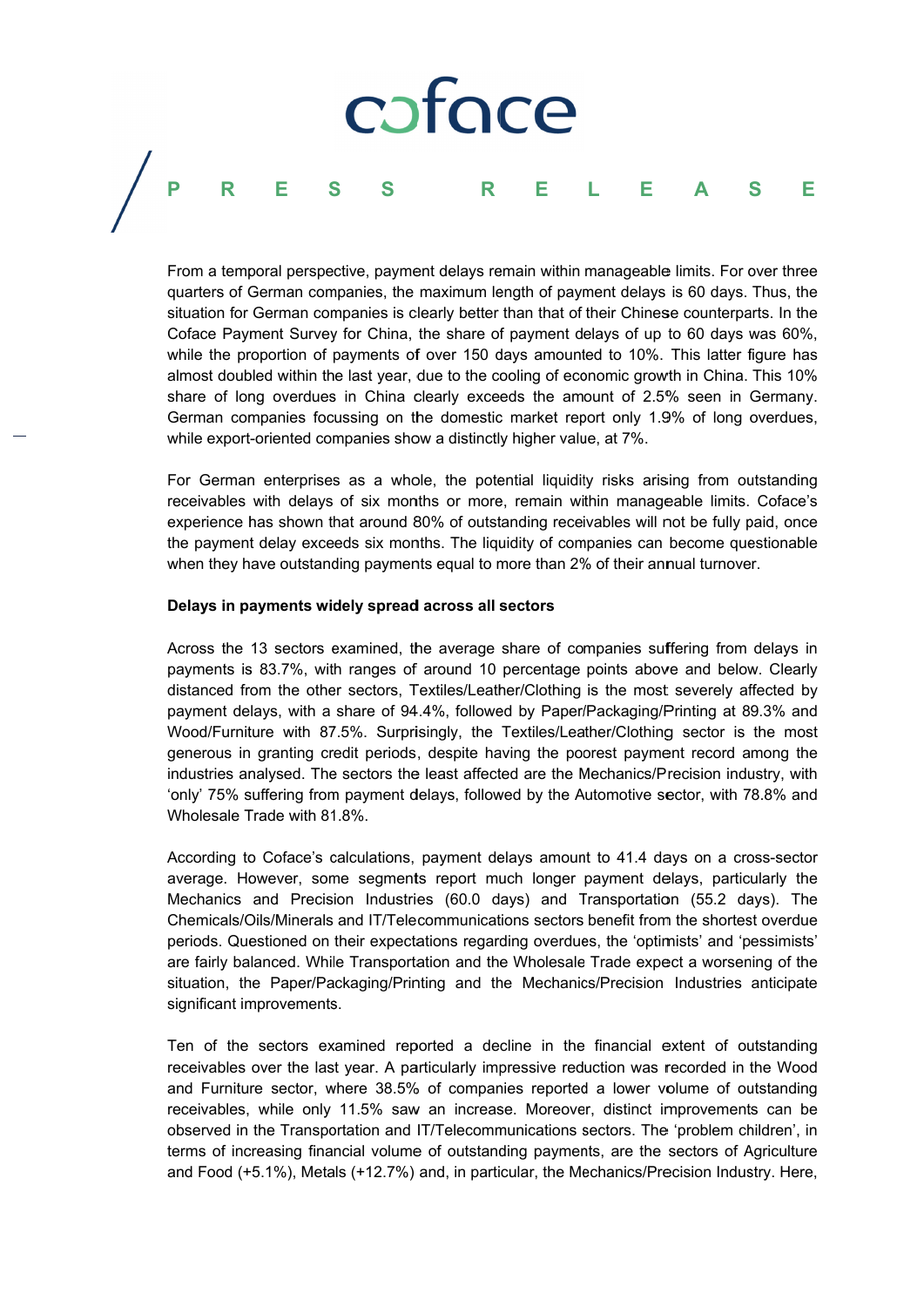#### coface P Ė R S S S Е R Е Е L Α

only 16.7% of companies experienced a reduction in volumes, while 41.7% reported an increase.

#### Sale on credit is offered by the maiority of companies, with generally short credit lines

The study reveals that the granting of credit periods to customers is common practice, 84.4% of companies surveyed granted credit periods to their customers during the past twelve months. For those companies focused on exports, this share rises to nearly 92%. Almost half of the companies that grant credit periods cite 'market standards' as being the main reason. Around 15% offer credit periods because they have protected their credit risks by using credit insurance.

Other reasons for companies accepting credit periods are often linked to their direct relationships with customers. 14.1% accord credit periods as a buffer to support their customers' tight liquidity situations. A further 10% of companies give extensions on payment times as they have confidence in their customers - but only 14% of this group secures their outstanding receivables (a proportion which is clearly under the company-wide average of just over 43%).

#### Private consumption is driving the economy, investment dynamics remain subdued

Over this year and the next, the German economy will feel the influence of the considerably increased global risks. Compounding the continuation of growth at half-mast in the Emerging Markets, export companies are increasingly faced with political risks arising from the direct European environment. With the result of the Brexit vote, these political risks reached a high. The management of these risks will loom large for both the financial markets and the real economy.

At first glance, it may seem surprising that Coface expects solid economic growth for Germany of 1.5% for this year and 1.7% for 2017 – even though exports are likely to remain under pressure. Germany's robust economy can primarily be attributed to the strong upward movement in consumer spending. As net exports will no longer be the key driver for economic growth (due to weak export prospects and the strong demand for imports), private and public consumption expenditure have become the guarantors for Germany's economic growth. Private households are benefiting from the excellent situation on the labour market, with significantly higher pay increases than in the past, the statutory minimum wage, strong pension increases at mid-year and continuing low inflation rates.

As such, private and government consumption remain the main stability buffers for absorbing, and helping to compensate for, the economy's weak external sectors. Investments, as a domestic component, are also showing signs of weakness, mainly due to risks in the external environment. For both 2016 and 2017, German companies will only increase their investments to a manageable extent, due to major uncertainties over the future development of the world economy.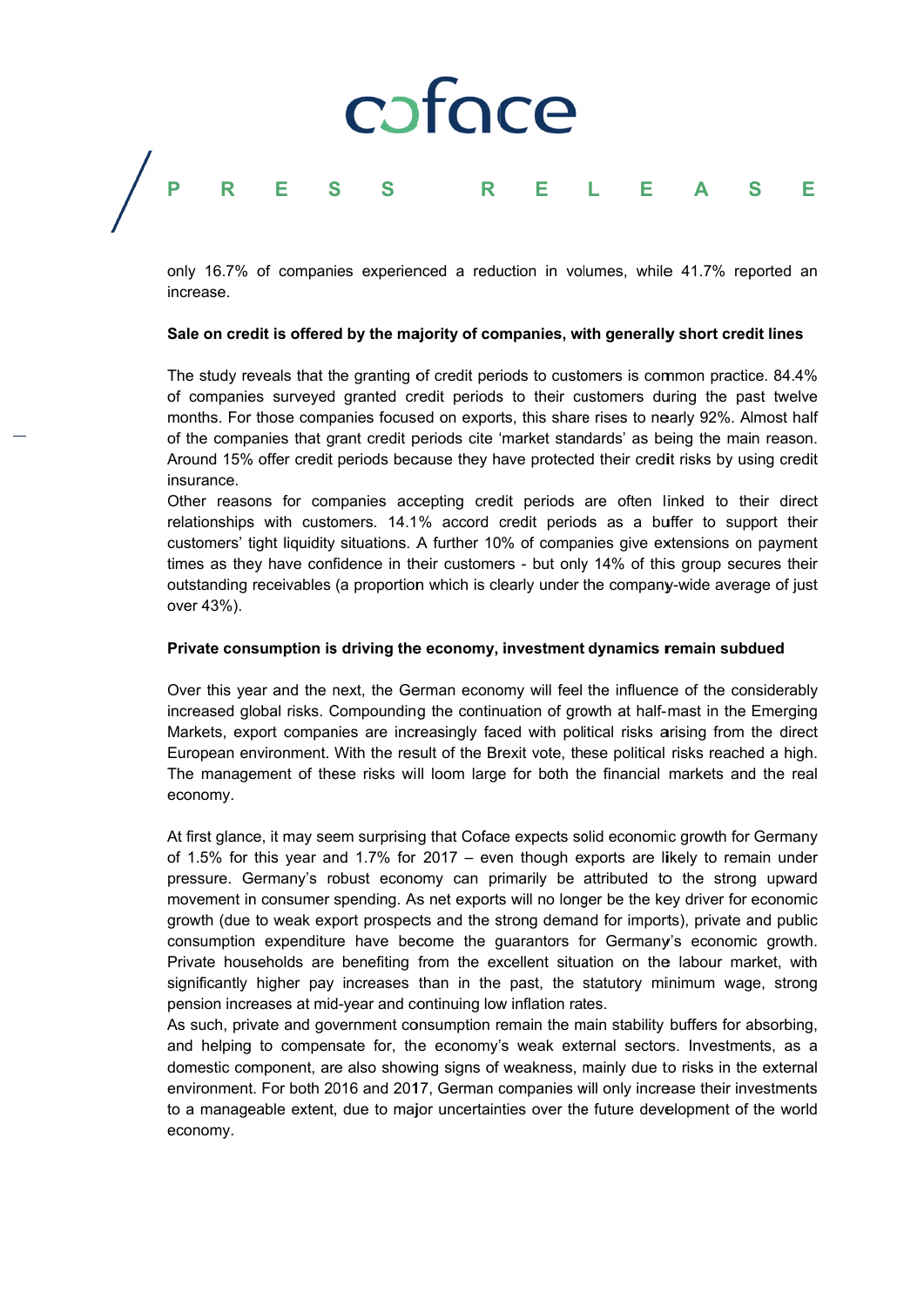

#### Number of corporate insolvencies continues to fall

Germany's stable economic situation is reflected in the solid financial health of its companies. An important indicator is the development of corporate insolvencies, where the declining trend is expected to continue this year. Following a reduction of 4% last year (and for the sixth year in a row), Coface expects a further decline of 2.5% for 2016. The recent decision on the Brexit is unlikely to change this trend.

NORTH AMERICA MEDIA CONTACT: Sue Hinton - sue.hinton@coface.com - +1 212 389 6484

#### **About Coface**

The Coface Group, a worldwide leader in credit insurance, offers companies around the globe solutions to protect them against the risk of financial default of their clients, both on the domestic market and for export. In 2015, the Group, supported by its 4,500 staff, posted a consolidated turnover of €1.490 billion. Present directly or indirectly in 100 countries, it secures transactions of 40,000 companies in more than 200 countries. Each quarter, Coface publishes its assessments of country risk for 160 countries, based on its unique knowledge of companies' payment behaviour and on the expertise of its 660 underwriters and credit analysts located close to clients and their debtors.

In France, Coface manages export public guarantees on behalf of the French State.

www.coface.com

Coface SA. is listed on Euronext Paris - Compartment A ISIN: FR0010667147 / Ticker: COF